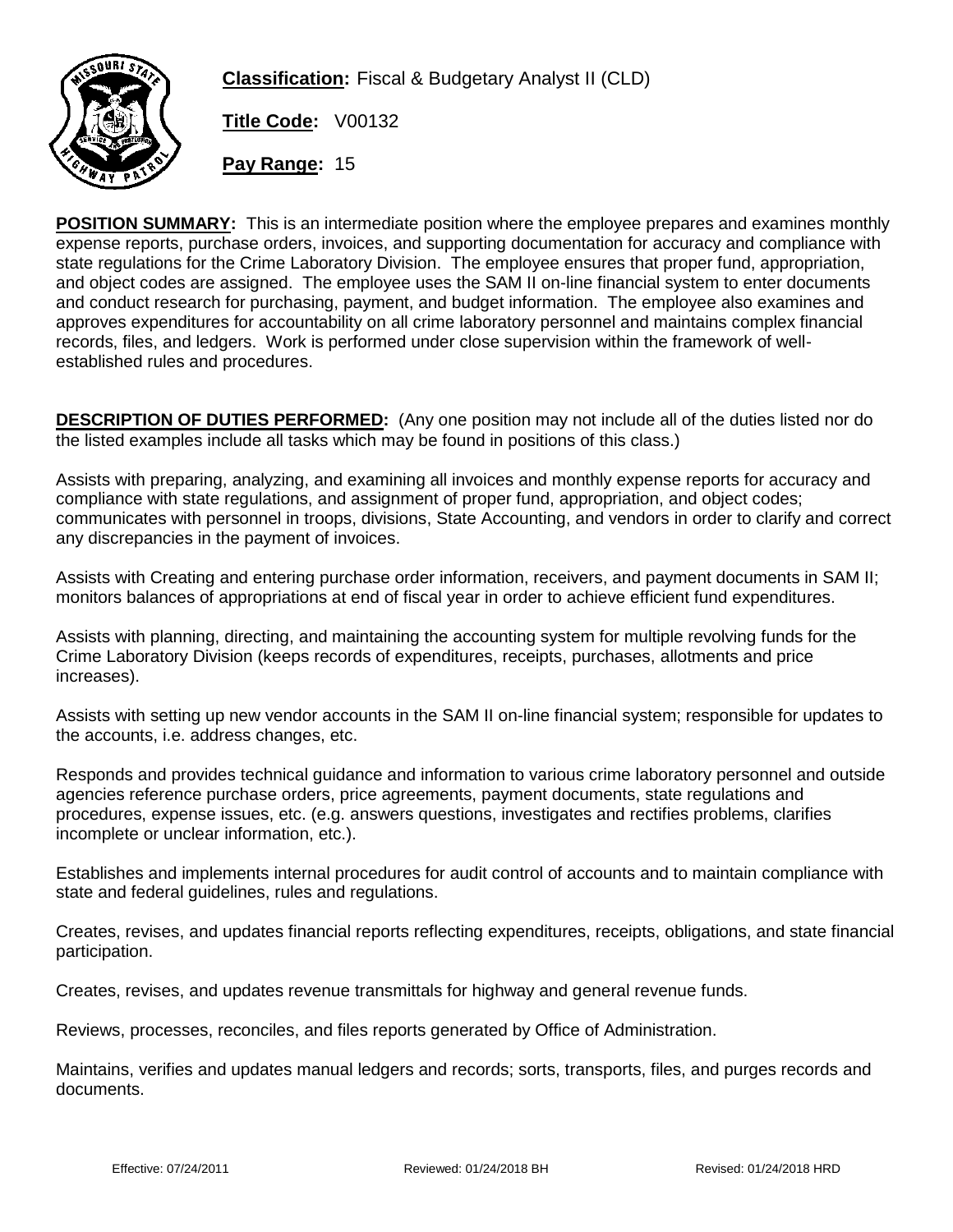## **Classification:** Fiscal & Budgetary Analyst II (CLD) **Page 2** Page 2

Maintains master file of all pending and closed purchase orders.

Monitors expiration dates for all lab purchasing contracts. Creates NR documents to renew or create contracts with vendors.

Serves as the division's secretary; checks email for incoming correspondence from other employees, divisions, and outside vendors; Creates and forwards correspondence to a variety of sources; serves as division's timekeeper; monitors and corrects time records in the SAM II system; delivers outgoing and incoming mail; distributes general orders to appropriate crime laboratory personnel.

Operates office equipment (e.g., typewriter, calculator, copier, personal computer, fax machine, telephone, printer, shredder, etc.).

Performs other related duties as assigned.

## **REQUIRED KNOWLEDGE, SKILLS, AND ABILITIES:** Working knowledge of modern office practices, procedures, and equipment.

Working knowledge of business English, punctuation, and spelling.

Working knowledge of bookkeeping principles and practices.

Ability to read English effectively.

Working knowledge of Patrol policies and procedures governing expense reimbursement, expenditure of state funds, agency fiscal procedures, and fiscal records maintenance.

Ability to apply general bookkeeping principles in the recording of appropriations, encumbrances, and expenditures.

Ability to make computer entries in the SAM II on-line financial system.

Ability to make arithmetical calculations with speed and accuracy.

Ability to maintain complex clerical records and files.

Ability to verify documents produced and received, and takes proper steps to reconcile errors.

Ability to produce a volume of work and meet predetermined deadlines.

Ability to organize and prioritize work effectively.

Ability to establish and maintain harmonious working relations with other department employees and a variety of representatives from public and private agencies.

Ability to operate basic office equipment (e.g., typewriter, calculator, copier, personal computer, fax machine, telephone, printer, shredder, etc.).

Possess or ability to obtain a valid Missouri Driver License.